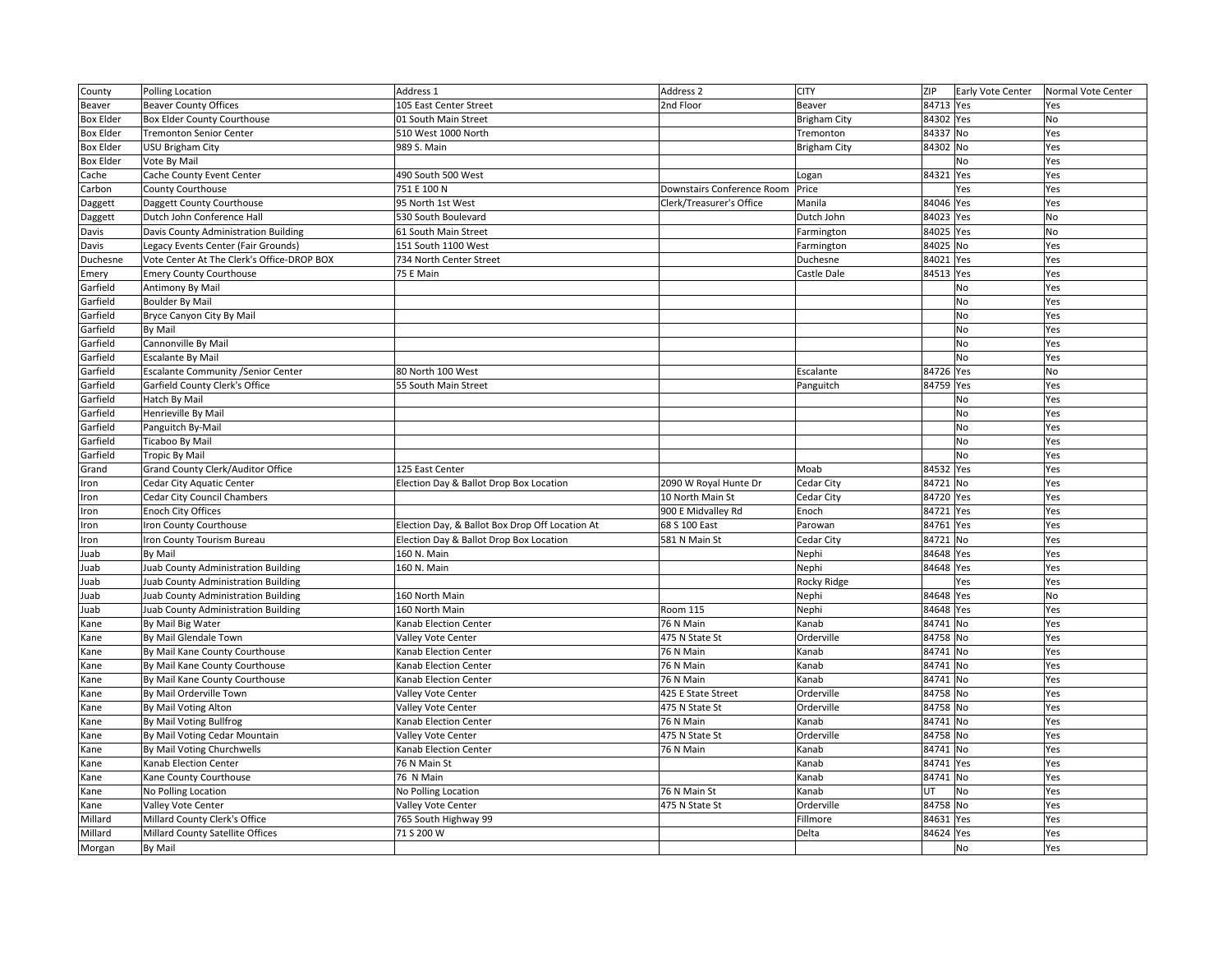| Morgan    | Morgan County Clerk's Office                   | 48 West Young Street               | Morgan                  | 84050 Yes | Yes |
|-----------|------------------------------------------------|------------------------------------|-------------------------|-----------|-----|
| Piute     | Piute County Courthouse                        | 550 N Main                         | Junction                | 84740 Yes | Yes |
| Rich      | Clerk's Office                                 | 20 South Main                      | Randolph                | 84064 Yes | Yes |
| Salt Lake | Bingham Creek Library                          | 4834 W 9000 S                      | West Jordan             | 84088 No  | Yes |
| Salt Lake | <b>Bluffdale City Hall</b>                     | 2222 W 14400 S                     | Bluffdale               | 84065 No  | Yes |
| Salt Lake | <b>Columbus Community Center</b>               | 2531 S 400 E                       | South Salt Lake         | 84115 No  | Yes |
| Salt Lake | Copper Hills LDS Church                        | 5349 W 9000 S                      | West Jordan             | 84088 No  | Yes |
| Salt Lake | Copperton LDS Church                           | 8633 W Hillcrest Street            | Copperton               | 84006 No  | Yes |
| Salt Lake | Cottonwood Heights City Hall                   | 2277 E Bengal Blvd (7600 S)        | Cottonwood Heights      | 84121 No  | Yes |
| Salt Lake | Draper City Hall                               | 1020 E Pioneer Rd (12400 S)        | Draper                  | 84020 No  | Yes |
| Salt Lake | Draper City Hall (EV) PM                       | 1020 E Pioneer Rd (12400 S)        | Draper                  | 84020 Yes | No  |
| Salt Lake | Equestrian Park And Event Center               | 2100 W 11400 S                     | South Jordan            | 84095 No  | Yes |
| Salt Lake | Federal Heights LDS Church                     | 1300 E Fairfax Rd (335 N)          | Salt Lake City          | 84103 No  | Yes |
| Salt Lake | First Congregational Church                    | 2150 S Foothill Drive (2755 E)     | Salt Lake City          | 84109 No  | Yes |
| Salt Lake | Herriman Butterfield LDS Church                | 13768 S 6400 W                     | Herriman                | 84096 No  | Yes |
| Salt Lake | Herriman City Hall                             | 5355 W Herriman Main St (13100 S)  | Herriman                | 84096 No  | Yes |
| Salt Lake | Holladay North Stake LDS Church                | 4409 S Albright Dr                 | Holladay                | 84124 No  | Yes |
| Salt Lake | Hunter LDS Church                              | 3450 S 6400 W                      | West Valley City        | 84128 No  | Yes |
| Salt Lake | <b>Hunter Library</b>                          | 4740 W 4100 S                      | West Valley City        | 84120 No  | Yes |
| Salt Lake | Huntsman Center - University Of Utah           | 1825 S Campus Drive                | Salt Lake City          | 84112 No  | Yes |
| Salt Lake | Kearns Senior Center                           | 4851 W 4715 S                      | Kearns                  | 84118 No  | Yes |
| Salt Lake | Khadeeja Islamic Center                        | 1019 W Parkway Ave                 | <b>West Valley City</b> | 84119 No  | Yes |
| Salt Lake | Lone Peak Park Pavilion                        | 10140 S 700 E                      | Sandy                   | 84070 No  | Yes |
| Salt Lake | Magna Senior Center                            | 9228 W 2700 S                      | Magna                   | 84044 No  | Yes |
|           | <b>Megaplex Theatre Cottonwood</b>             | 1945 E Murray Holladay Road        | Holladay                | 84117 No  | Yes |
| Salt Lake |                                                |                                    |                         |           |     |
| Salt Lake | Megaplex Theatre Jordan Commons                | 9335 S State St                    | Sandy                   | 84070 No  | Yes |
| Salt Lake | <b>Megaplex Theatre The District</b>           | 3761 W Parkway Plaza Drive         | South Jordan            | 84095 No  | Yes |
| Salt Lake | Midvale City Hall                              | 7505 S Holden St (720 W)           | Midvale                 | 84047 No  | Yes |
| Salt Lake | Midvale City Hall (EV)                         | 7505 S Holden Street               | Midvale                 | 84047 Yes | No  |
| Salt Lake | Millcreek Library                              | 2266 E Evergreen Ave (3435 S)      | Millcreek               | 84109 No  | Yes |
| Salt Lake | Millcreek Library (EV)                         | 2266 E Evergreen Ave (3435 S)      | Millcreek               | 84109 Yes | No  |
| Salt Lake | Murray City Hall                               | 5025 S State St (100 E)            | Murray                  | 84107 No  | Yes |
| Salt Lake | Murray City Hall (EV) PM                       | 5025 S State St (100 E)            | Murray                  | 84107 Yes | No  |
| Salt Lake | Murray City Senior Recreation Center           | 10 E 6150 S                        | Murray                  | 84107 No  | Yes |
| Salt Lake | River's Bend Northwest Senior Center           | 1300 W 300 N                       | Salt Lake City          | 84116 No  | Yes |
| Salt Lake | River's Bend Northwest Senior Center (EV)      | 1300 W 300 N                       | Salt Lake City          | 84116 Yes | No  |
| Salt Lake | Riverton North LDS Church                      | 12242 S 2700 W                     | Riverton                | 84065 No  | Yes |
| Salt Lake | <b>Riverton Senior Center</b>                  | 12914 S Redwood Road (1700 W)      | Riverton                | 84065 No  | Yes |
| Salt Lake | Riverton Senior Center (EV)                    | 12914 S Redwood Rd (1700 W)        | Riverton                | 84065 Yes | No  |
| Salt Lake | Riverton South LDS Church                      | 2700 W 13400 S                     | Riverton                | 84065 No  | Yes |
| Salt Lake | Ruth Vine Tyler Library                        | 8041 S Wood Street (55 W)          | Midvale                 | 84047 No  | Yes |
| Salt Lake | SLCO Government Center (EV)                    | 2001 S State St (100 E)            | Salt Lake City          | 84190 Yes | No  |
| Salt Lake | Salt Lake County Government Center             | 2001 S State Street (100 E)        | Salt Lake City          | 84190 No  | Yes |
| Salt Lake | Sandy City Hall                                | 10000 S Centennial Parkway (170 W) | Sandy                   | 84070 No  | Yes |
| Salt Lake | Sandy Library                                  | 10100 S Petunia Wy (1410 E)        | Sandy                   | 84092 No  | Yes |
| Salt Lake | Sandy Senior Center                            | 9310 S 1300 E                      | Sandy                   | 84094 No  | Yes |
| Salt Lake | Sandy Senior Center (EV)                       | 9310 S 1300 E                      | Sandy                   | 84094 Yes | No  |
| Salt Lake | Sonrise Baptist Church                         | 3550 S 4400 W                      | West Valley City        | 84120 No  | Yes |
| Salt Lake | Sorenson Multi-Cultural Center                 | 855 W California Ave (1305 S)      | Salt Lake City          | 84104 No  | Yes |
| Salt Lake | South Jordan Founders Park LDS Church          | 11685 S Kestrel Rise Rd (4510 W)   | South Jordan            | 84009 No  | Yes |
| Salt Lake | South Jordan Library                           | 10673 S Redwood Rd (1700 W)        | South Jordan            | 84095 No  | Yes |
| Salt Lake | South Jordan Library (EV)                      | 10673 S Redwood Rd (1700 W)        | South Jordan            | 84095 Yes | No  |
| Salt Lake | South Mountain Community Church - Draper       | 14216 S Bangerter Pkwy (200 E)     | Draper                  | 84020 No  | Yes |
| Salt Lake | South Mountain Community Church - South Jordan | 11886 S 4000 W                     | Riverton                | 84065 No  | Yes |
| Salt Lake | St. Vincent De Paul Parish                     | 1375 E Spring Lane (5000 S)        | Holladay                | 84117 No  | Yes |